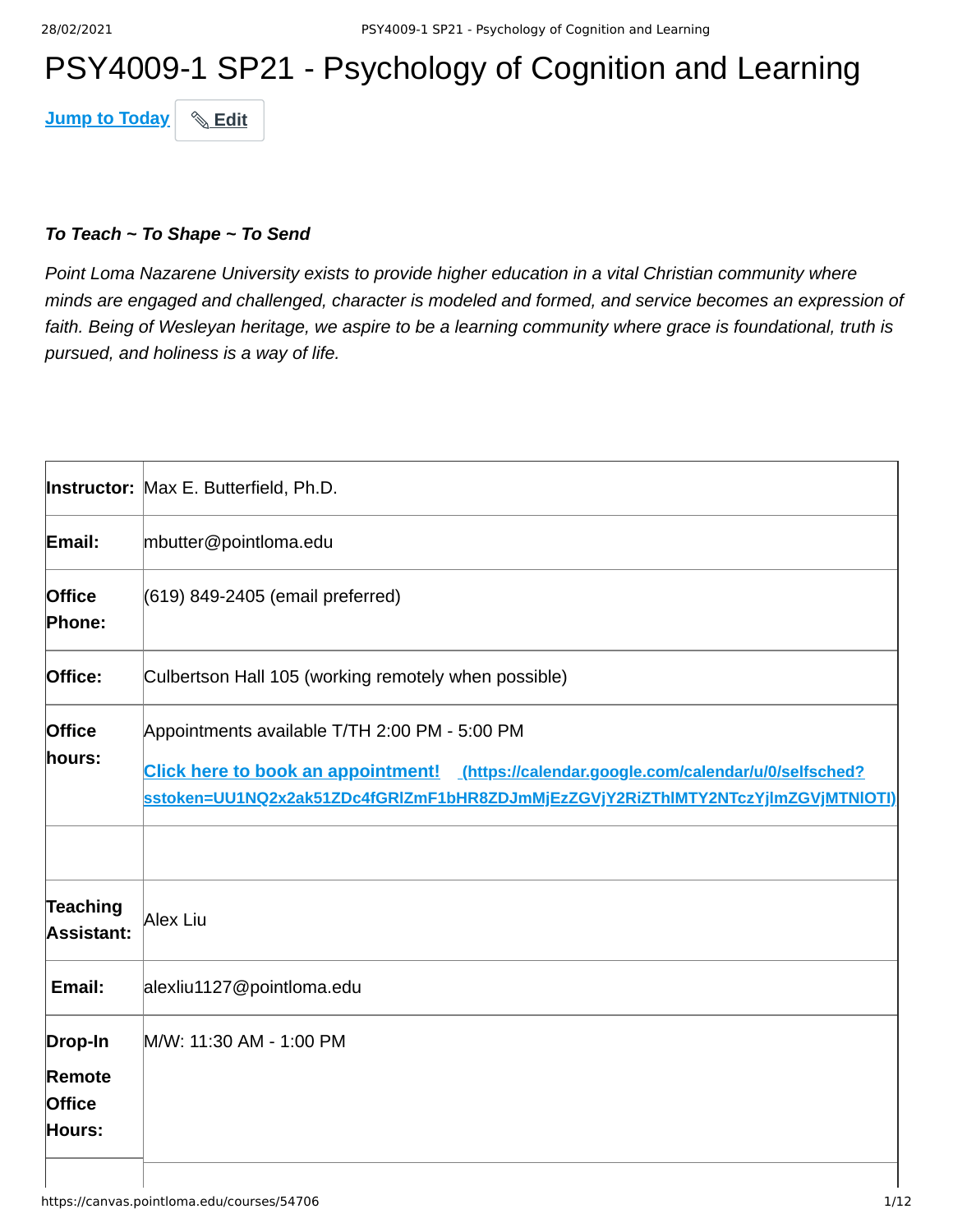| <b>Class</b><br><b>Modality</b><br>and<br>Location: | Hyflex: You may have the option to participate in this course face-to-face, remotely, or a<br>combination of the two. All lectures are offered as on-demand videos, and open discussions will<br>be held on Wednesdays from 12:30 PM - 1:30 PM in Starkey B 100 or on Zoom. Attendance is<br>not required, and live discussions cannot not be offered until the university opens for face-to-<br>face instruction. Please be sure to see Workday for the most recent physical meeting spaces<br>assigned to this course. |
|-----------------------------------------------------|--------------------------------------------------------------------------------------------------------------------------------------------------------------------------------------------------------------------------------------------------------------------------------------------------------------------------------------------------------------------------------------------------------------------------------------------------------------------------------------------------------------------------|
|                                                     | Please also refer to PLNU, local, state, and national health guidelines when choosing your<br>modality. My personal recommendation is to attend class remotely. The course is designed to<br>facilitate an equivalent learning experience across modalities. I am committed to protecting the<br>vulnerable, even though it involves personal sacrifice. I hope we share that commitment.                                                                                                                                |
| <b>Class</b><br><b>Meetings:</b>                    | Live Discussion: W: 12:30 PM - 1:30 PM<br>Lectures: On Demand<br>***Mental health days (no live discussion): W: 3/31, W: 5/5***                                                                                                                                                                                                                                                                                                                                                                                          |
| Units:                                              | 4                                                                                                                                                                                                                                                                                                                                                                                                                                                                                                                        |
| Final<br>Exam:                                      | Your final exam is due on June 11, 2020.                                                                                                                                                                                                                                                                                                                                                                                                                                                                                 |
| Text:                                               | None, all required materials will be provided free of charge.                                                                                                                                                                                                                                                                                                                                                                                                                                                            |
| Optional<br>Texts:<br>(No                           | <b>Completely</b> Thinking, Fast and Slow by Daniel Kahneman<br>Learning and Memory: From Brain to Behavior (2 <sup>nd</sup> ed.)<br>by Gluck, Mercado, and Myers                                                                                                                                                                                                                                                                                                                                                        |
| reading<br>required)                                |                                                                                                                                                                                                                                                                                                                                                                                                                                                                                                                          |

#### **COURSE DESCRIPTION**

https://canvas.pointloma.edu/courses/54706 2/12 In this course, we'll explore the ways in which our lives are shaped by two of the most powerful influences on human behavior: The architecture of our brains, and the scope of our past experiences. We will cover a variety of important topics such as classical and operant conditioning, memory, attention, language, judgment, and decision making. We will not approach this content as merely a collection of facts, figures, and theory to be memorized Instead this course will provide a rich framework for understanding why people behave the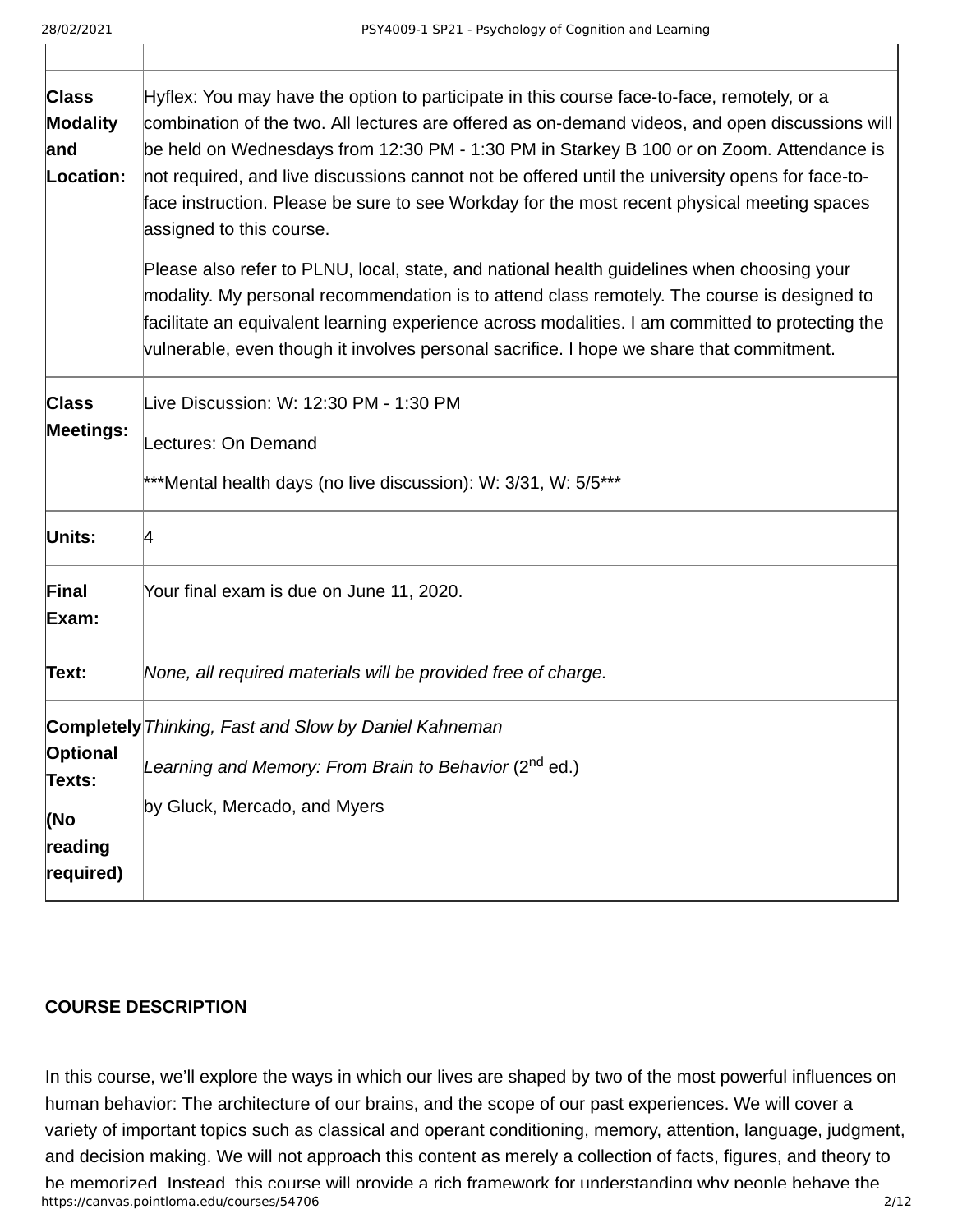# 28/02/2021 PSY4009-1 SP21 - Psychology of Cognition and Learning

be memorized. Instead, this course will provide a rich framework for understanding why people behave the way that they do, and it will help you apply these lessons to improve your daily life and your future vocation. Classroom activities will focus on lecture, discussion, and hands-on experiences, and you will be evaluated based on your engagement with the material, your knowledge of it, and your ability to apply it to real-world problems and situations. When all is said and done, you will understand the ways in which the fields of cognition and learning provide useful, engaging, and widely applicable lessons for individuals with a wide variety of interests and goals.

From the catalog: "A study of the major theories and empirical findings in the fields of cognition and learning, as well as practical applications to human behavior. Laboratory activities may be included. Prerequisite(s): PSY 1003 and PSY 3090 or consent of instructor."

#### **COURSE OUTLINE**

| Week | <b>Topic</b>                               | Assignments/Activities                                  | Supplemental Readi |
|------|--------------------------------------------|---------------------------------------------------------|--------------------|
|      |                                            | 01a Intro to Learning                                   |                    |
| 01   | <b>Habituation and Sensitization</b>       | 01b Habituation and Eating                              | FBB, Chapter 3     |
|      |                                            | 01c Foundational Concept Analysis                       |                    |
|      |                                            | 02a Classical Conditioning                              |                    |
| 02   | <b>Classical Conditioning</b>              | 02b Addiction                                           | FBB, Chapter 4     |
|      |                                            | 02c Beyond Classical Conditioning                       |                    |
|      |                                            | 03a Parenting Practices                                 |                    |
| 03   | <b>Operant Conditioning</b>                | 03b Applied Operant Conditioning                        | FBB, Chapter 5     |
|      |                                            | 03c Applied Operant Conditioning 2                      |                    |
| 04   | Generalization and Discrimination          | 04a Applied Generalization and<br><b>Discrimination</b> | FBB, Chapter 6     |
|      |                                            | 04b Advanced Operant Conditioning                       |                    |
|      |                                            | 04c Advanced Operant Conditioning 2                     |                    |
|      |                                            | 05a Learning Capstone, Part 1                           |                    |
| 05   | <b>Learning Capstone</b>                   | 05b Learning Capstone, Part 2                           | None               |
|      | https://canvas.pointloma.edu/courses/54706 | 05c Learning Capstone. Part 3                           | 3/12               |
|      |                                            |                                                         |                    |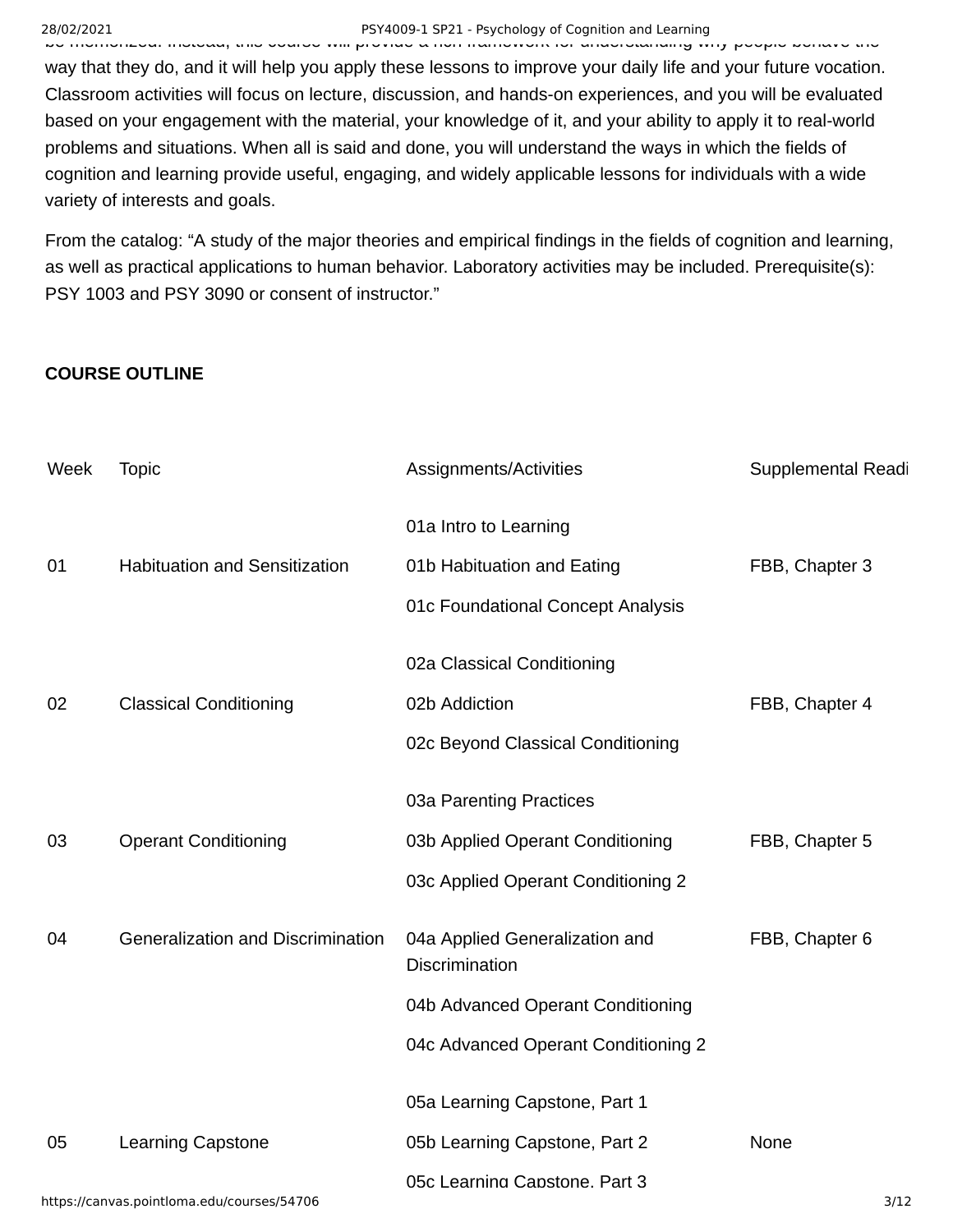|    |                              | 06a Simplifying Brain Science             |                     |
|----|------------------------------|-------------------------------------------|---------------------|
| 06 | The Brain                    | 06b Questioning Brain Science?            | FBB, Chapter 2      |
|    |                              | 06c Applied Brain Anatomy                 |                     |
|    |                              | 07a Stolen Attention                      |                     |
| 07 | Attention                    | 07b The Invisible Gorilla                 | None                |
|    |                              | 07c Testing Inattentional Blindness       |                     |
|    |                              | 08a Eternal Sunshine of the Spotless Rat  |                     |
| 08 | Memory                       | 08b The Accuracy of Memory                | FBB, Chapters 7 - 9 |
|    |                              | 08c Non-Human Cognitive Skills            |                     |
|    |                              | 9a Bilingual Education                    |                     |
| 09 | Language                     | 9b The Creation of Language               | None                |
|    |                              | 9c Non-Human Language                     |                     |
|    |                              | 10a Cognition Capstone, Part 1            |                     |
| 10 | <b>Cognition Capstone</b>    | 10b Cognition Capstone, Part 2            | None                |
|    |                              | 10c Cognition Capstone, Part 3            |                     |
|    |                              | 11a Two Systems Theory                    |                     |
| 11 | <b>Systems of Thought</b>    | 11b The Self-Control Controversy          | TFS, p. 19 - 105    |
|    |                              | 11c The Curious Case of Priming           |                     |
|    |                              | 12a Cause and Effect                      |                     |
| 12 | <b>Heuristics and Biases</b> | 12b Heuristic Thinking                    | TFS, p. 109 - 195   |
|    |                              | 12c Parenting and the Illusion of Control |                     |
|    |                              |                                           |                     |
| 13 | Judgment and Decision Making | 13a JDM Illusions                         | TFS, p. 199 - 265   |
|    |                              | 13b Decision Making Formulas              |                     |
|    |                              | 13c Planning Your Life                    |                     |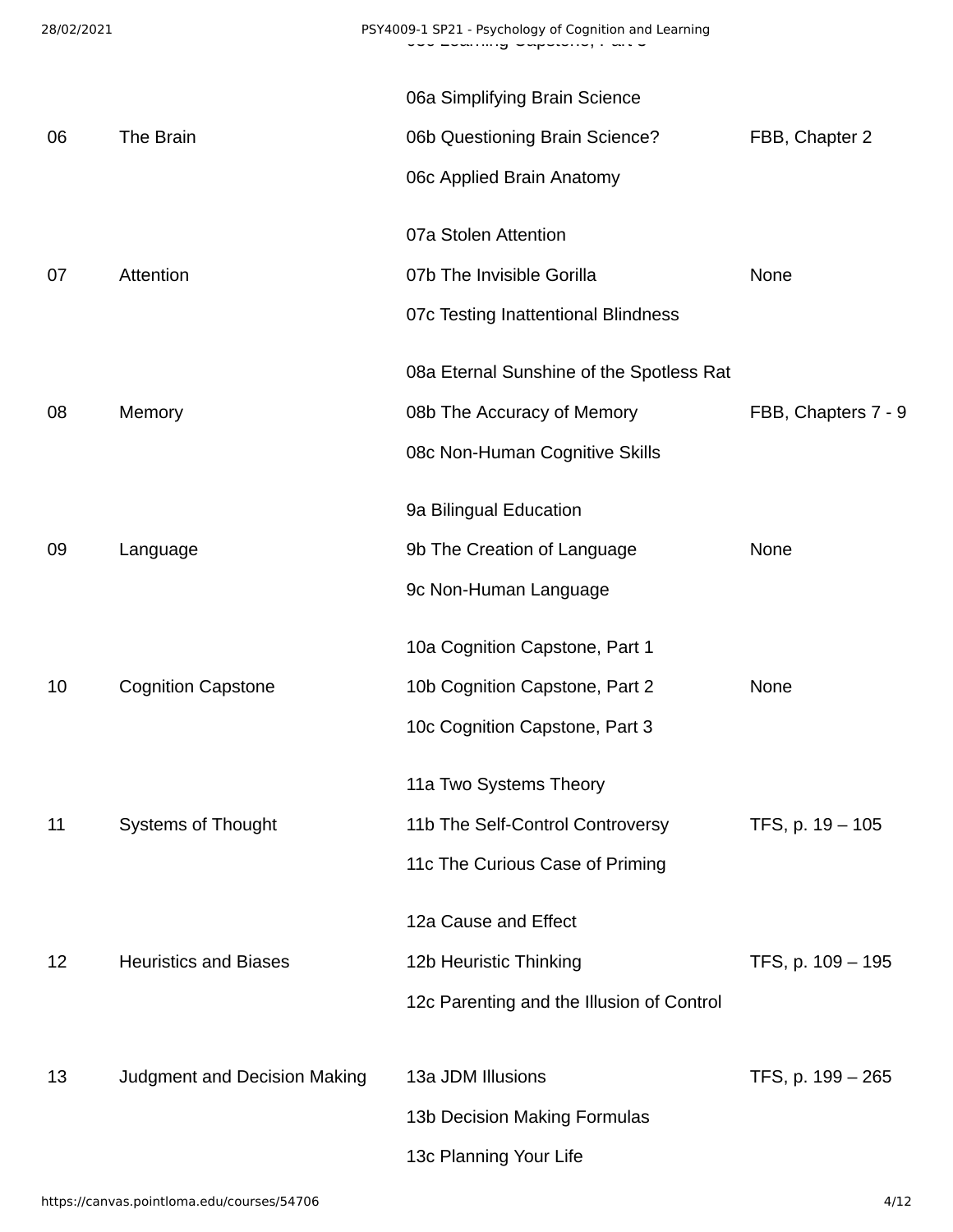| 28/02/2021 |                     | PSY4009-1 SP21 - Psychology of Cognition and Learning |                   |
|------------|---------------------|-------------------------------------------------------|-------------------|
|            |                     | 14a Choices                                           |                   |
| 14         | <b>Choices</b>      | 14b Mental Accounting                                 | TFS, p. 269 - 407 |
|            |                     | 14c Framing                                           |                   |
|            |                     | 15a JDM Capstone, Part 1                              |                   |
|            |                     | 15b JDM Capstone, Part 2                              | None              |
| 15         | <b>JDM Capstone</b> | 15c JDM Capstone, Part 3                              |                   |

## **COURSE LEARNING OUTCOMES**

Students will be able to…

- Explain the ways in which learning involves habituation, sensitization, discrimination, generalization, and conditioning.
- Design classical and operant conditioning paradigms for use in everyday life
- Explain the basic physiological bases of neural activity and identify basic brain architecture.
- Understand and explain the fundamental cognitive processes involved in attention, memory, and sensation and perception.
- Recognize and defend against common errors in judgment and decision making that lead to a variety of avoidable problems, such as poor financial decisions, interpersonal bias, and deadly car crashes.

# **COURSE CREDIT HOUR INFORMATION**

In the interest of providing sufficient time to accomplish the stated Course Learning Outcomes, this class meets the PLNU credit hour policy for a four unit class delivered over 15 weeks. Specific details about how the class meets the credit hour requirement can be provided by the university or our accrediting bodies.

## **STATE AUTHORIZATION**

State authorization is a formal determination by a state that Point Loma Nazarene University is approved to

https://canvas.pointloma.edu/courses/54706 5/12 conduct activities regulated by that state. In certain states outside California, Point Loma Nazarene University is not authorized to enroll online (distance education) students. If a student moves to another state after admission to the program and/or enrollment in an online course, continuation within the program and/or course will depend on whether Point Loma Nazarene University is authorized to offer distance education courses in that state It is the student's responsibility to notify the institution of any change in his or her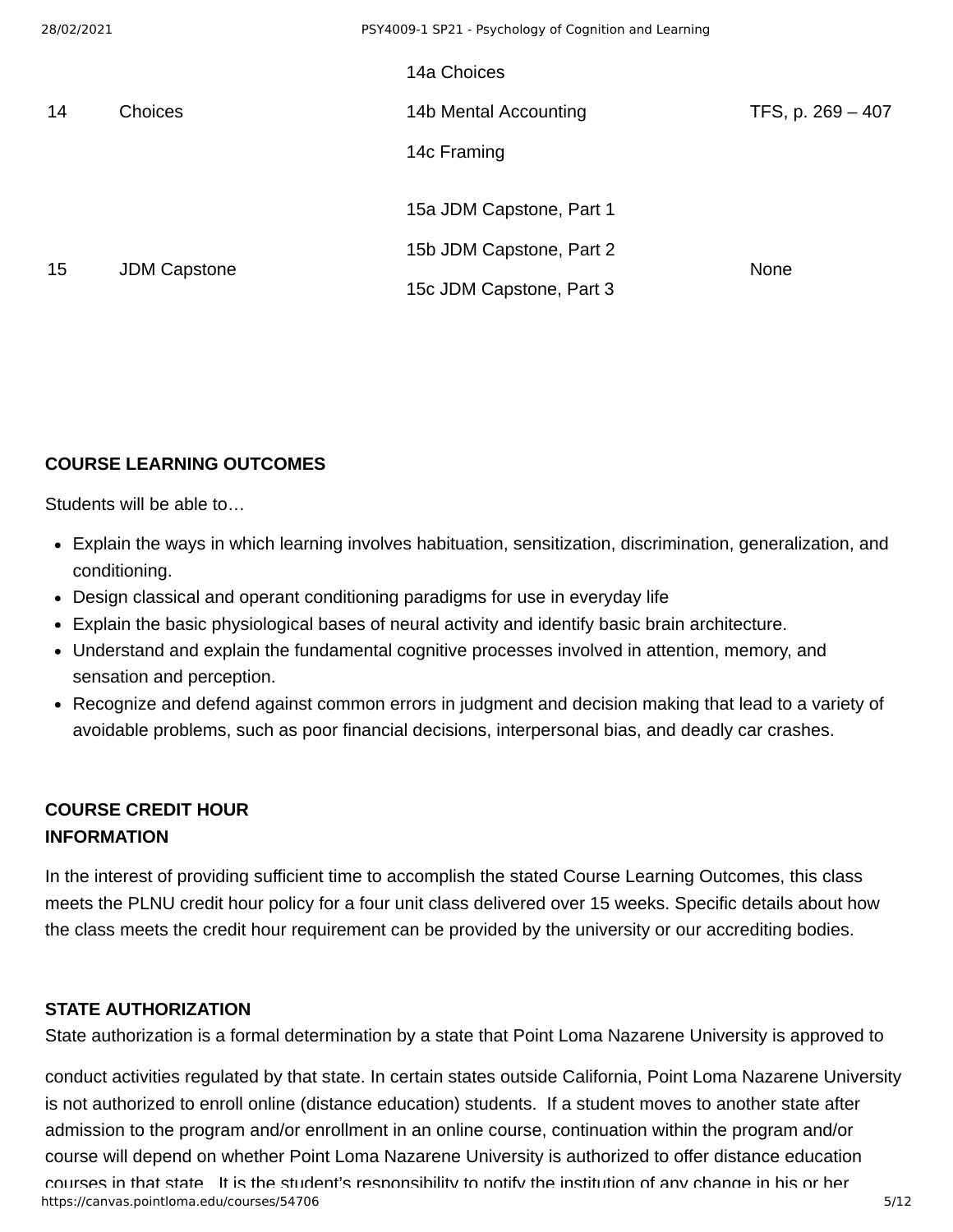courses in that state. It is the student s responsibility to notify the institution of any change in his or her physical location. Refer to the map on State Authorization to view which states allow online (distance education) outside of California.

#### **USE OF TECHNOLOGY**

In order to be successful in the online environment, you'll need to meet the minimum technology and system requirements; please refer to the Technology and System Requirements information. Additionally, students are required to have headphone speakers compatible with their computer available to use. If a student is in need of technological resources please contact student-tech-request@pointloma.edu. Problems with technology do not relieve you of the responsibility of participating, turning in your assignments, or completing your class work.

#### **PLNU ATTENDANCE AND PARTICIPATION POLICY**

Regular and punctual attendance at all synchronous class sessions is considered essential to optimum academic achievement. If the student is absent for more than 10 percent of class sessions (virtual or face-toface), the faculty member may issue a written warning of de-enrollment. If the absences exceed 20 percent, the student may be de-enrolled without notice until the university drop date or, after that date, receive the appropriate grade for their work and participation. In some courses, a portion of the credit hour content will be delivered asynchronously and attendance will be determined by submitting the assignments by the posted due dates. See Academic Policies in the Undergraduate Academic Catalog. If absences exceed these limits but are due to university excused health issues, an exception will be granted.

#### **Asynchronous Attendance/Participation Definition**

A day of attendance in asynchronous content is determined as contributing a substantive note, assignment, discussion, or submission by the posted due date. Failure to meet these standards will result in an absence for that day. Instructors will determine how many asynchronous attendance days are required each week.

## **INCOMPLETES AND LATE ASSIGNMENTS**

Incompletes will only be assigned in extremely unusual circumstances. All assignments are to be submitted by the **due date** listed on Canvas. Work turned it after the **due date** will still be considered **late**, but it will be accepted until the **available until date**. Late work turned in before the available until date is still eligible for full credit, but the official PLNU policy is that **all late assignments are counted as absences**. If a student is absent for more than 10 percent of class sessions (virtual or face-to-face), the faculty member may issue a written warning of de-enrollment. If the absences exceed 20 percent, the student may be de-enrolled without notice until the university drop date or, after that date, receive the appropriate grade for their work and

participation. Please be aware that the official PLNU policy is that illnesses are not excused absences, even with a note from a health care provider.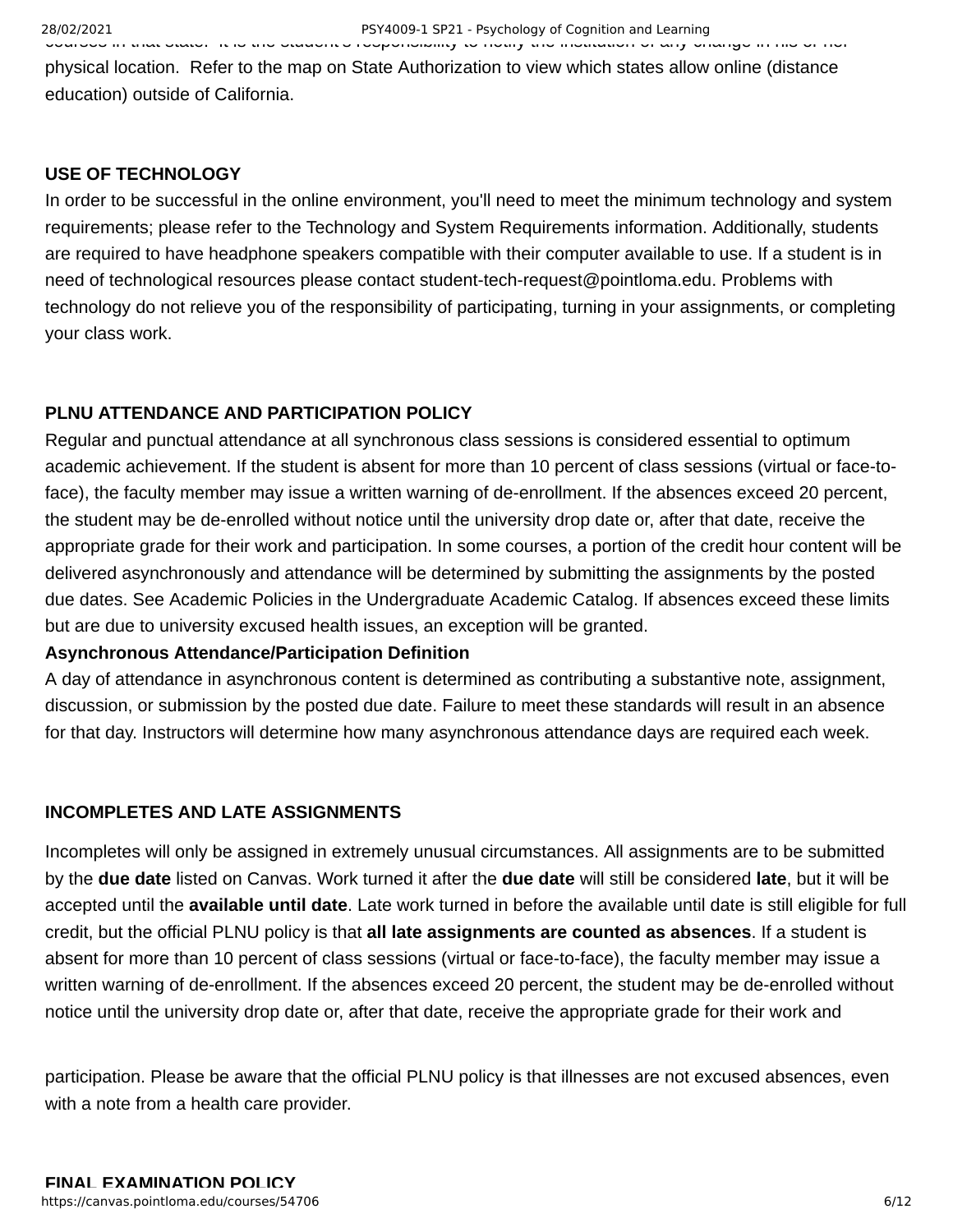Successful completion of this class requires taking the final examination **on its scheduled day**. The final examination schedule is posted on the **Class Schedules [\(http://www.pointloma.edu/experience/academics/class-schedules\)](http://www.pointloma.edu/experience/academics/class-schedules)** . No requests for early examinations or

alternative days will be approved.

# **COURSE OUTLINE**

See Course Summary (below) for the schedule of activities. You will work closely with me to track your hours and develop meaningful projects according to your own timeline.

# **PLNU COPYRIGHT POLICY**

Point Loma Nazarene University, as a non-profit educational institution, is entitled by law to use materials protected by the US Copyright Act for classroom education. Any use of those materials outside the class may violate the law.

# **PLNU ACADEMIC HONESTY POLICY**

Students should demonstrate academic honesty by doing original work and by giving appropriate credit to the ideas of others. Academic dishonesty is the act of presenting information, ideas, and/or concepts as one's own when in reality they are the results of another person's creativity and effort. A faculty member who believes a situation involving academic dishonesty has been detected may assign a failing grade for that assignment or examination, or, depending on the seriousness of the offense, for the course. Faculty should [follow and students may appeal using the procedure in the university Catalog. See](http://catalog.pointloma.edu/content.php?catoid=18&navoid=1278) **Academic Policies (http://catalog.pointloma.edu/content.php?catoid=18&navoid=1278)** for definitions of kinds of academic dishonesty and for further policy information.

# **PLNU ACADEMIC ACCOMMODATIONS POLICY**

While all students are expected to meet the minimum standards for completion of this course as established by the instructor, students with disabilities may require academic adjustments, modifications or auxiliary aids/services. At Point Loma Nazarene University (PLNU), these students are requested to register with the Disability Resource Center (DRC), located in the Bond Academic Center. (DRC@pointloma.edu or 619-849- 2486). The DRC's policies and procedures for assisting such students in the development of an appropriate academic adjustment plan (AP) allows PLNU to comply with Section 504 of the Rehabilitation Act and the

https://canvas.pointloma.edu/courses/54706 7/12 Americans with Disabilities Act. Section 504 (a) prohibits discrimination against students with special needs and guarantees all qualified students equal access to and benefits of PLNU programs and activities. After the student files the required documentation, the DRC, in conjunction with the student, will develop an AP to meet that student's specific learning needs. The DRC will thereafter email the student's AP to all faculty who teach courses in which the student is enrolled each semester The AP must be implemented in all such courses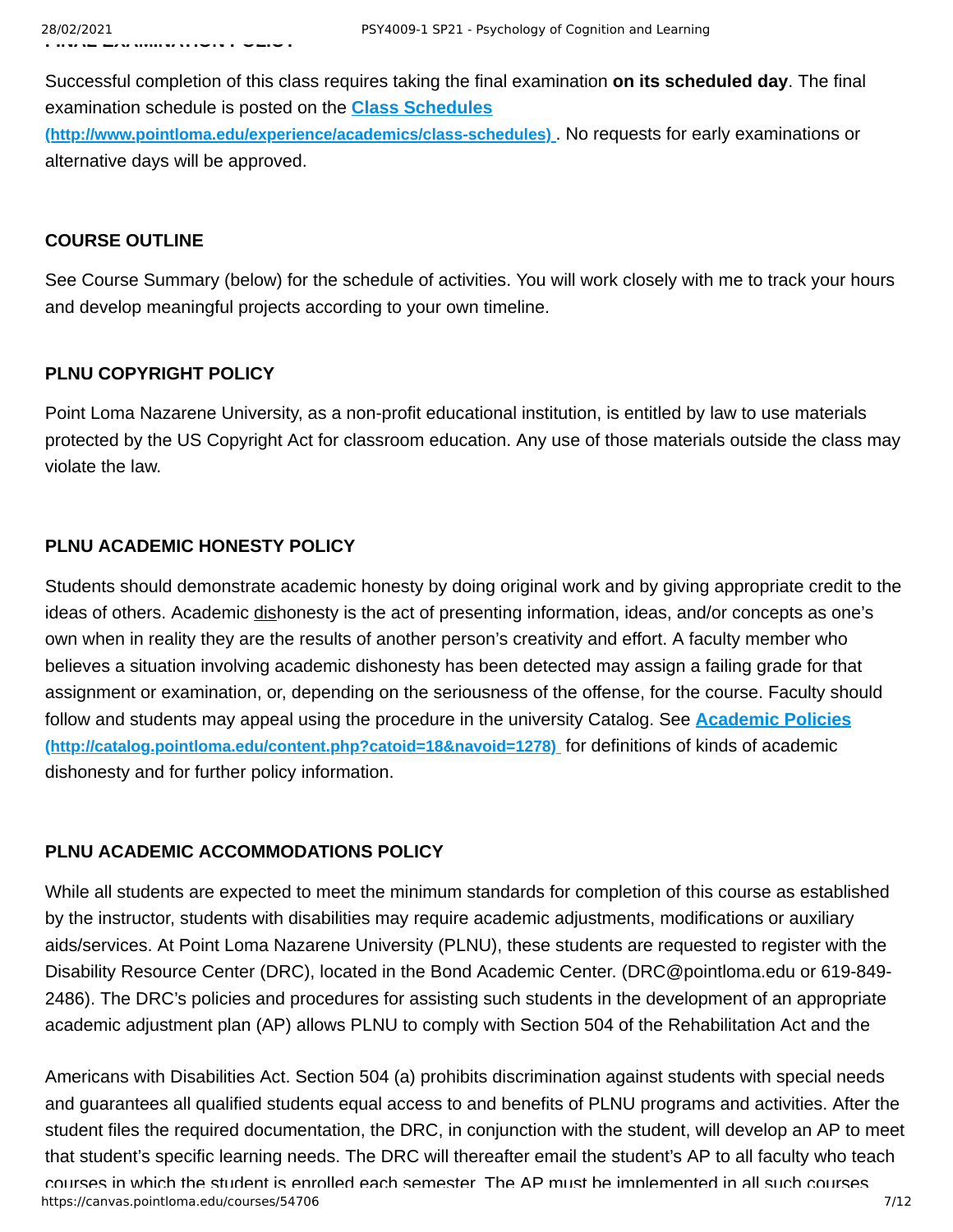If students do not wish to avail themselves of some or all of the elements of their AP in a particular course, it is the responsibility of those students to notify their professor in that course. PLNU highly recommends that DRC students speak with their professors during the first two weeks of each semester about the applicability of their AP in that particular course and/or if they do not desire to take advantage of some or all of the elements of their AP in that course.

# **CHANGE IN SYLLABUS OR SCHEDULE**

It is possible that I will make modifications to the syllabus or schedule during the semester. If this occurs, I will make an announcement by email, in class, or both.

# **ASSESSMENT AND GRADING**

Your final letter grade will be determined by a variety of assessments of your engagement, knowledge, and ability to apply what you have learned. Your grade will be determined by the overall percentage of points at the end of the semester. In order to ensure fair grading, I will calculate your grade using both total points and z scores, which measure your performance compared with the performance of the class (i.e., grading on a 'curve'). The score that will ultimately be used for you is the one that results in the **higher** of the scores. In order to pass this course, however, you must earn at least 50 % of all possible points.

| Grade       | <b>Minimum</b><br><b>Points</b><br><b>Needed</b> | Percentage<br><b>Needed</b> | z Score<br><b>Needed</b> | <b>Cumulative</b><br><b>Percent</b> | Who   | <b>Percent Category</b><br><b>Cumulative</b><br><b>Receive Percent</b> |
|-------------|--------------------------------------------------|-----------------------------|--------------------------|-------------------------------------|-------|------------------------------------------------------------------------|
| A           | 465                                              | 93 %                        | 1.33                     | 9.2 %                               | 9.2%  |                                                                        |
| A-          | 450                                              | 90 %                        | 1.00                     | 15.9 %                              | 6.7%  | 15.9%                                                                  |
| $B+$        | 440                                              | 88 %                        | .67                      | 25.1 %                              | 9.3%  |                                                                        |
| в           | 420                                              | 84 %                        | .33                      | 37.1 %                              | 11.9% |                                                                        |
| <b>B-</b>   | 400                                              | 80 %                        | .00                      | 50 %                                | 12.9% | 34.1%                                                                  |
| $C+$        | 385                                              | 77 %                        | $-.33$                   | 62.9%                               | 12.9% |                                                                        |
| $\mathbf C$ | 350                                              | 70 %                        | $-1.00$                  | 84.1 %                              | 21.2% |                                                                        |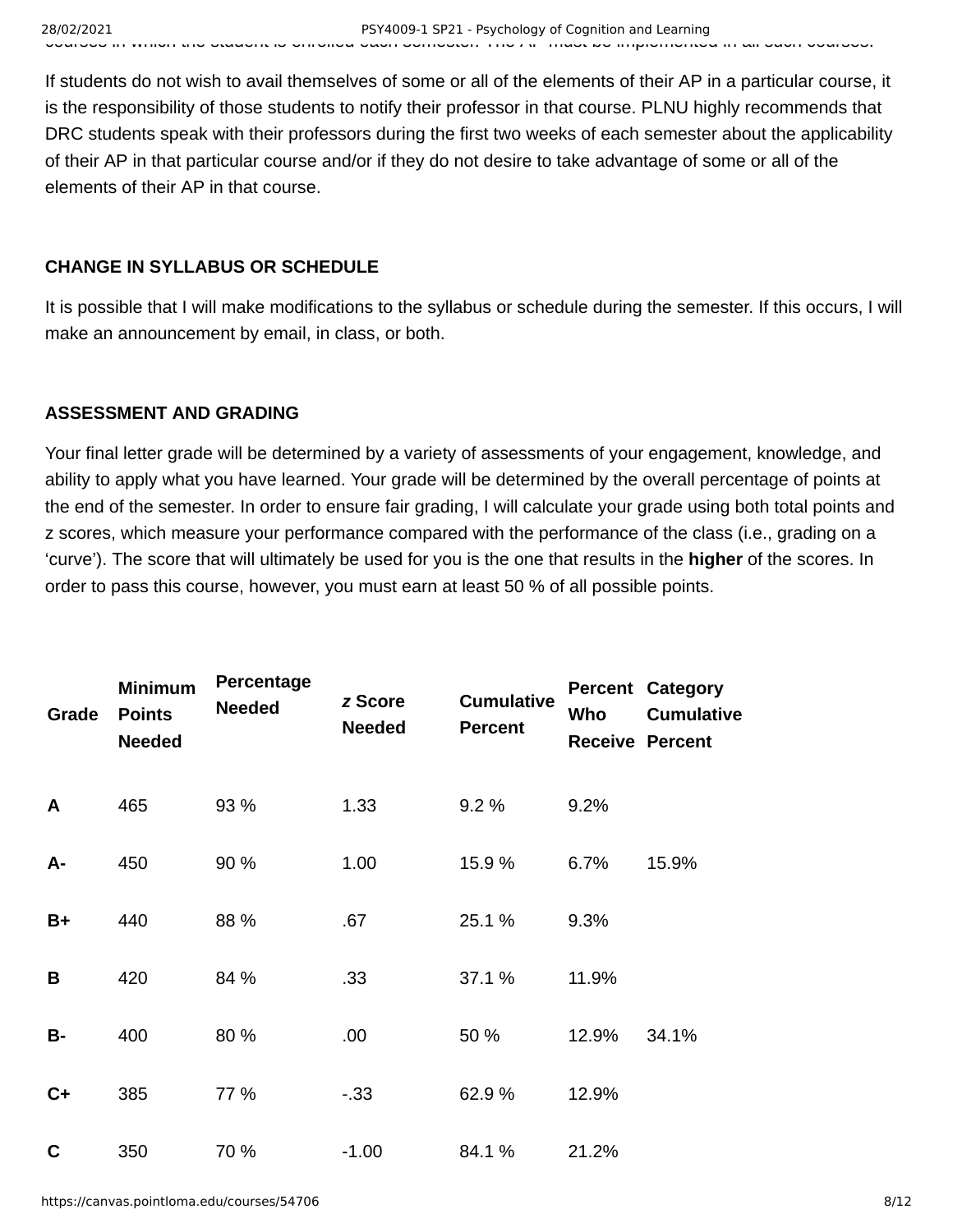| 28/02/2021 |                |      | PSY4009-1 SP21 - Psychology of Cognition and Learning |        |      |       |
|------------|----------------|------|-------------------------------------------------------|--------|------|-------|
| $C -$      | 325            | 65 % | $-1.33$                                               | 90.8%  | 6.7% | 40.8% |
| D+         | 310            | 62 % | $-1.67$                                               | 95.3 % | 4.4% |       |
| D          | 275            | 55 % | $-2.00$                                               | 97.7 % | 2.5% |       |
| D-         | 250            | 50 % | $-2.33$                                               | 99 %   | 1.3% |       |
| F          | $\overline{0}$ | 0    | $< -2.33$                                             | 100 %  | 1.0% | 9.2%  |

 $\rightarrow$ 

# Course Summary:

 $\blacktriangleleft$   $\blacksquare$ 

| <b>Date</b>      | <b>Details</b>                                                                                | <b>Due</b>     |
|------------------|-----------------------------------------------------------------------------------------------|----------------|
| Mon Mar 1, 2021  | $\Rightarrow$ 01a Activity<br>(https://canvas.pointloma.edu/courses/54706/assignments/620510) | due by 11:59pm |
| Wed Mar 3, 2021  | $\mathbb{R}$ 01b Activity<br>(https://canvas.pointloma.edu/courses/54706/assignments/620511)  | due by 11:59pm |
| Fri Mar 5, 2021  | $\Rightarrow$ 01c Activity<br>(https://canvas.pointloma.edu/courses/54706/assignments/620512) | due by 11:59pm |
| Mon Mar 8, 2021  | 眕<br>02a Activity<br>(https://canvas.pointloma.edu/courses/54706/assignments/620513)          | due by 11:59pm |
| Wed Mar 10, 2021 | $\Rightarrow$ 02b Activity<br>(https://canvas.pointloma.edu/courses/54706/assignments/620514) | due by 11:59pm |
| Fri Mar 12, 2021 | <b>02c Activity</b><br>眕<br>(https://canvas.pointloma.edu/courses/54706/assignments/620515)   | due by 11:59pm |
| Mon Mar 15, 2021 | 03a Activity<br>眕<br>(https://canvas.pointloma.edu/courses/54706/assignments/620516)          | due by 11:59pm |
| Wed Mar 17, 2021 | <b>03b Activity</b><br>⊯<br>(https://canvas.pointloma.edu/courses/54706/assignments/620517    | due by 11:59pm |
| Fri Mar 19, 2021 | <b>03c Activity</b><br>眕<br>(https://canvas.pointloma.edu/courses/54706/assignments/620518)   | due by 11:59pm |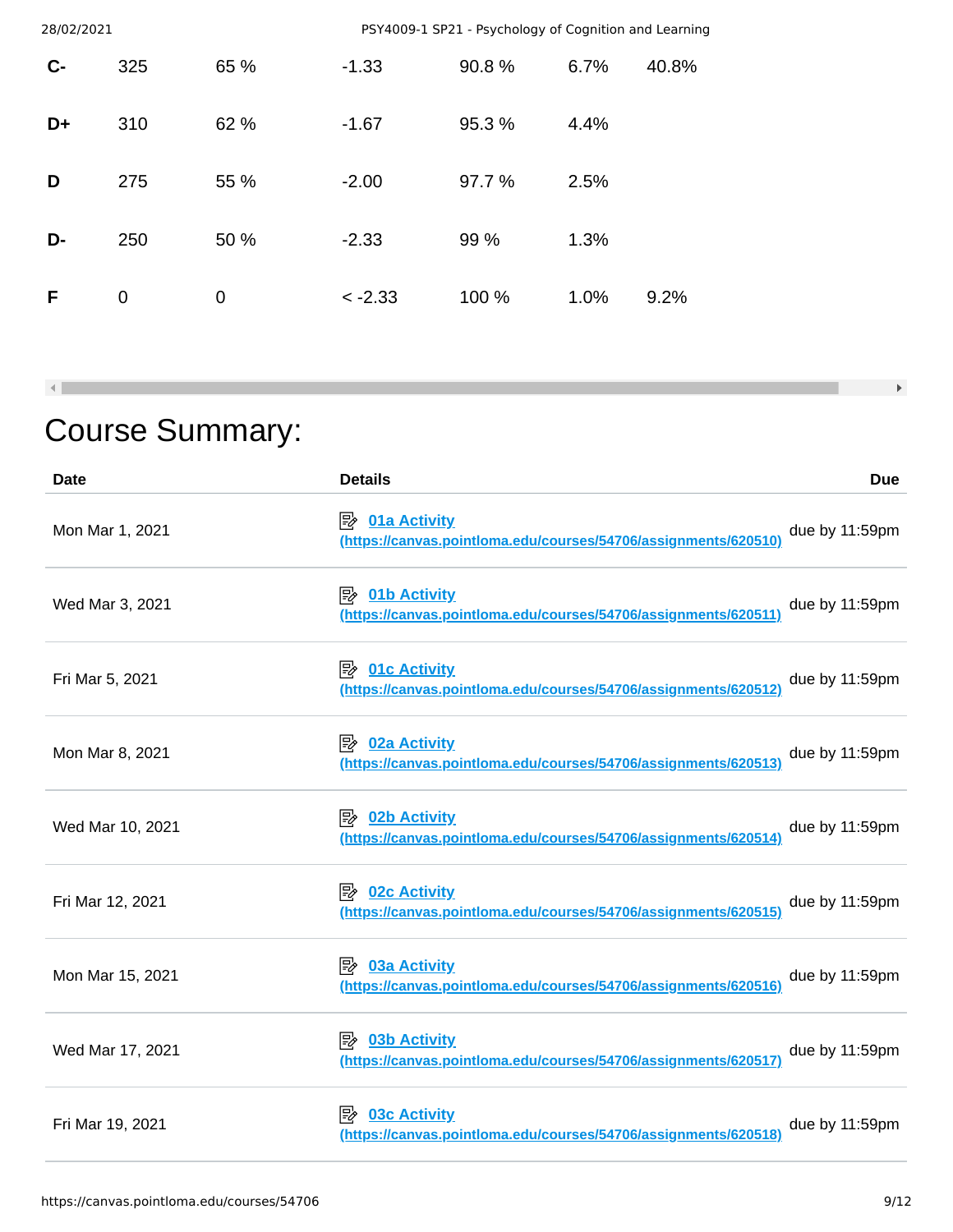28/02/2021 PSY4009-1 SP21 - Psychology of Cognition and Learning **Date Details Due** Mon Mar 22, 2021 **04a Activity [\(https://canvas.pointloma.edu/courses/54706/assignments/620519\)](https://canvas.pointloma.edu/courses/54706/assignments/620519)** due by 11:59pm Wed Mar 24, 2021 **04b Activity [\(https://canvas.pointloma.edu/courses/54706/assignments/620520\)](https://canvas.pointloma.edu/courses/54706/assignments/620520)** due by 11:59pm Fri Mar 26, 2021 **04c Activity [\(https://canvas.pointloma.edu/courses/54706/assignments/620521\)](https://canvas.pointloma.edu/courses/54706/assignments/620521)** due by 11:59pm Mon Mar 29, 2021 **05a Activity: Learning Capstone, Part 1 [\(https://canvas.pointloma.edu/courses/54706/assignments/620522\)](https://canvas.pointloma.edu/courses/54706/assignments/620522)** due by 11:59pm Thu Apr 1, 2021 **<u>B** 05b Activity: Learning Capstone,</u> **Part 2 [\(https://canvas.pointloma.edu/courses/54706/assignments/620523\)](https://canvas.pointloma.edu/courses/54706/assignments/620523)** due by 11:59pm Sun Apr 4, 2021 **<u><b>E** 05c Activity: Learning Capstone,</u> **Part 3 [\(https://canvas.pointloma.edu/courses/54706/assignments/620524\)](https://canvas.pointloma.edu/courses/54706/assignments/620524)** due by 11:59pm Mon Apr 5, 2021 **06a Activity [\(https://canvas.pointloma.edu/courses/54706/assignments/620525\)](https://canvas.pointloma.edu/courses/54706/assignments/620525)** due by 11:59pm Wed Apr 7, 2021 **06b Activity [\(https://canvas.pointloma.edu/courses/54706/assignments/620526\)](https://canvas.pointloma.edu/courses/54706/assignments/620526)** due by 11:59pm Fri Apr 9, 2021 **06c Activity [\(https://canvas.pointloma.edu/courses/54706/assignments/620527\)](https://canvas.pointloma.edu/courses/54706/assignments/620527)** due by 11:59pm Mon Apr 12, 2021 **07a Activity [\(https://canvas.pointloma.edu/courses/54706/assignments/620528\)](https://canvas.pointloma.edu/courses/54706/assignments/620528)** due by 11:59pm **COMPLE APR 14, 2021 In the UP of Activity COMPLE 2021 [\(https://canvas.pointloma.edu/courses/54706/assignments/620529\)](https://canvas.pointloma.edu/courses/54706/assignments/620529)** due by 11:59pm Fri Apr 16, 2021 **07c Activity [\(https://canvas.pointloma.edu/courses/54706/assignments/620530\)](https://canvas.pointloma.edu/courses/54706/assignments/620530)** due by 11:59pm Mon Apr 19, 2021 **08a Activity [\(https://canvas.pointloma.edu/courses/54706/assignments/620531\)](https://canvas.pointloma.edu/courses/54706/assignments/620531)** due by 11:59pm Wed Apr 21, 2021 *D***<sub>2</sub> 08b Activity [\(https://canvas.pointloma.edu/courses/54706/assignments/620532\)](https://canvas.pointloma.edu/courses/54706/assignments/620532)** due by 11:59pm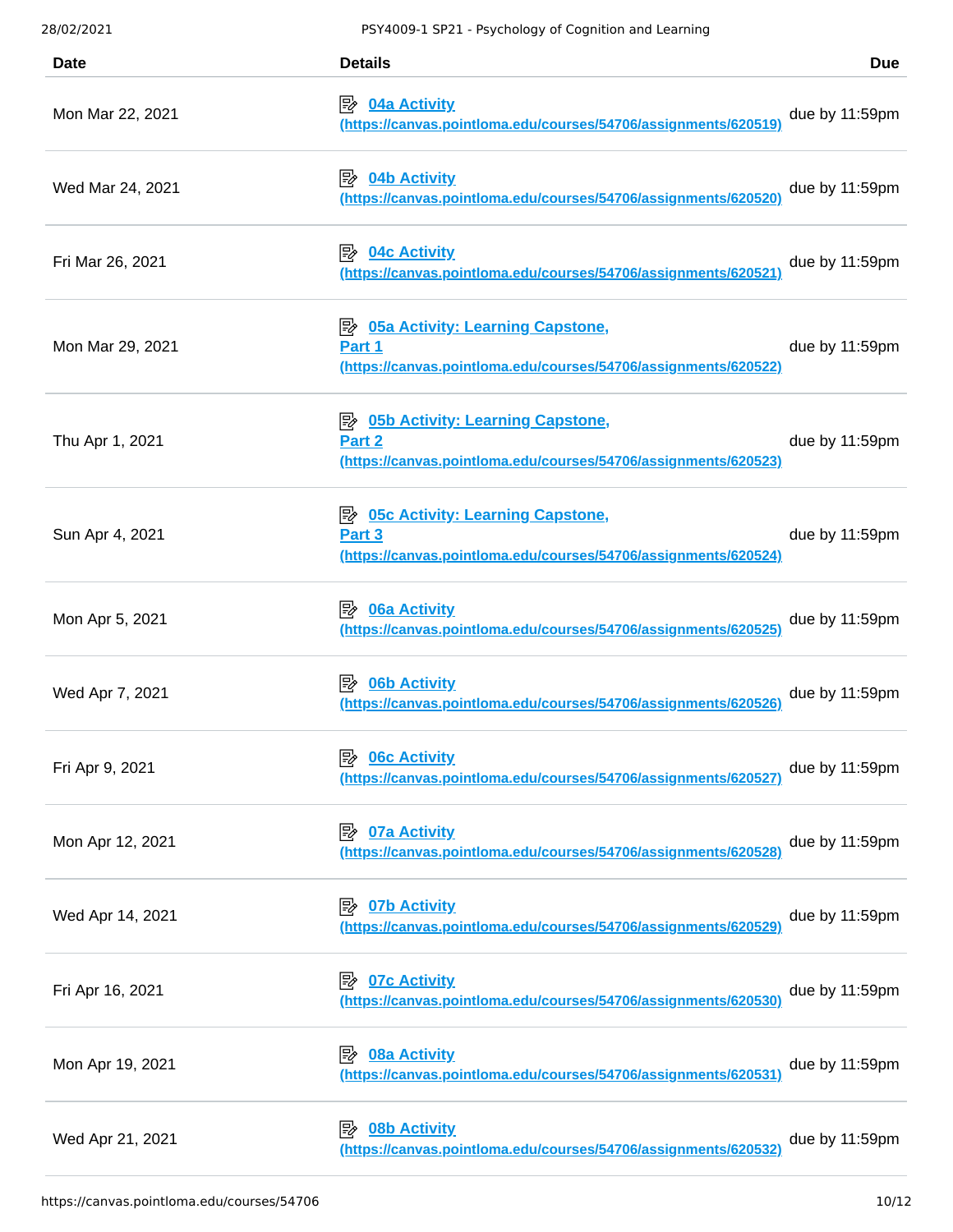| 28/02/2021       | PSY4009-1 SP21 - Psychology of Cognition and Learning                                                                          |                   |
|------------------|--------------------------------------------------------------------------------------------------------------------------------|-------------------|
| <b>Date</b>      | <b>Details</b>                                                                                                                 | <b>Due</b>        |
| Fri Apr 23, 2021 | ⊯<br><b>08c Activity</b><br>(https://canvas.pointloma.edu/courses/54706/assignments/620533)                                    | due by 11:59pm    |
| Mon Apr 26, 2021 | 眕<br>09a Activity<br>(https://canvas.pointloma.edu/courses/54706/assignments/620534)                                           | due by 11:59pm    |
| Wed Apr 28, 2021 | 眕<br><b>09b Activity</b><br>(https://canvas.pointloma.edu/courses/54706/assignments/620535)                                    | due by 11:59pm    |
| Fri Apr 30, 2021 | <b>09c Activity</b><br>⊯<br>(https://canvas.pointloma.edu/courses/54706/assignments/620536)                                    | due by 11:59pm    |
| Mon May 3, 2021  | <b>B</b> 10a Activity: Cognition<br><b>Capstone, Part 1</b><br>(https://canvas.pointloma.edu/courses/54706/assignments/620537) | due by 11:59pm    |
| Thu May 6, 2021  | <b>Capstone, Part 2</b><br>(https://canvas.pointloma.edu/courses/54706/assignments/620538)                                     | due by 11:59pm    |
| Sun May 9, 2021  | <b>Capstone, Part 3</b><br>(https://canvas.pointloma.edu/courses/54706/assignments/620539)                                     | due by 11:59pm    |
| Mon May 10, 2021 | <b>11a Activity</b><br>י⊯<br>(https://canvas.pointloma.edu/courses/54706/assignments/620540)                                   | due by 11:59pm    |
| Wed May 12, 2021 | 11b Activity<br>歐<br>(https://canvas.pointloma.edu/courses/54706/assignments/620541)                                           | due by 11:59pm    |
| Fri May 14, 2021 | $\mathbb{R}$ 11c Activity<br>(https://canvas.pointloma.edu/courses/54706/assignments/620542                                    | due by $11:59$ pm |
| Mon May 17, 2021 | <b>12a Activity</b><br>零<br>(https://canvas.pointloma.edu/courses/54706/assignments/620543)                                    | due by $11:59$ pm |
| Wed May 19, 2021 | <b>12b Activity</b><br>眇<br>(https://canvas.pointloma.edu/courses/54706/assignments/620544)                                    | due by $11:59$ pm |
| Fri May 21, 2021 | <b>12c Activity</b><br>眇<br>(https://canvas.pointloma.edu/courses/54706/assignments/620545)                                    | due by $11:59$ pm |
| Mon May 24, 2021 | <b>13a Activity</b><br>I₩<br>(https://canvas.pointloma.edu/courses/54706/assignments/620546)                                   | due by 11:59pm    |